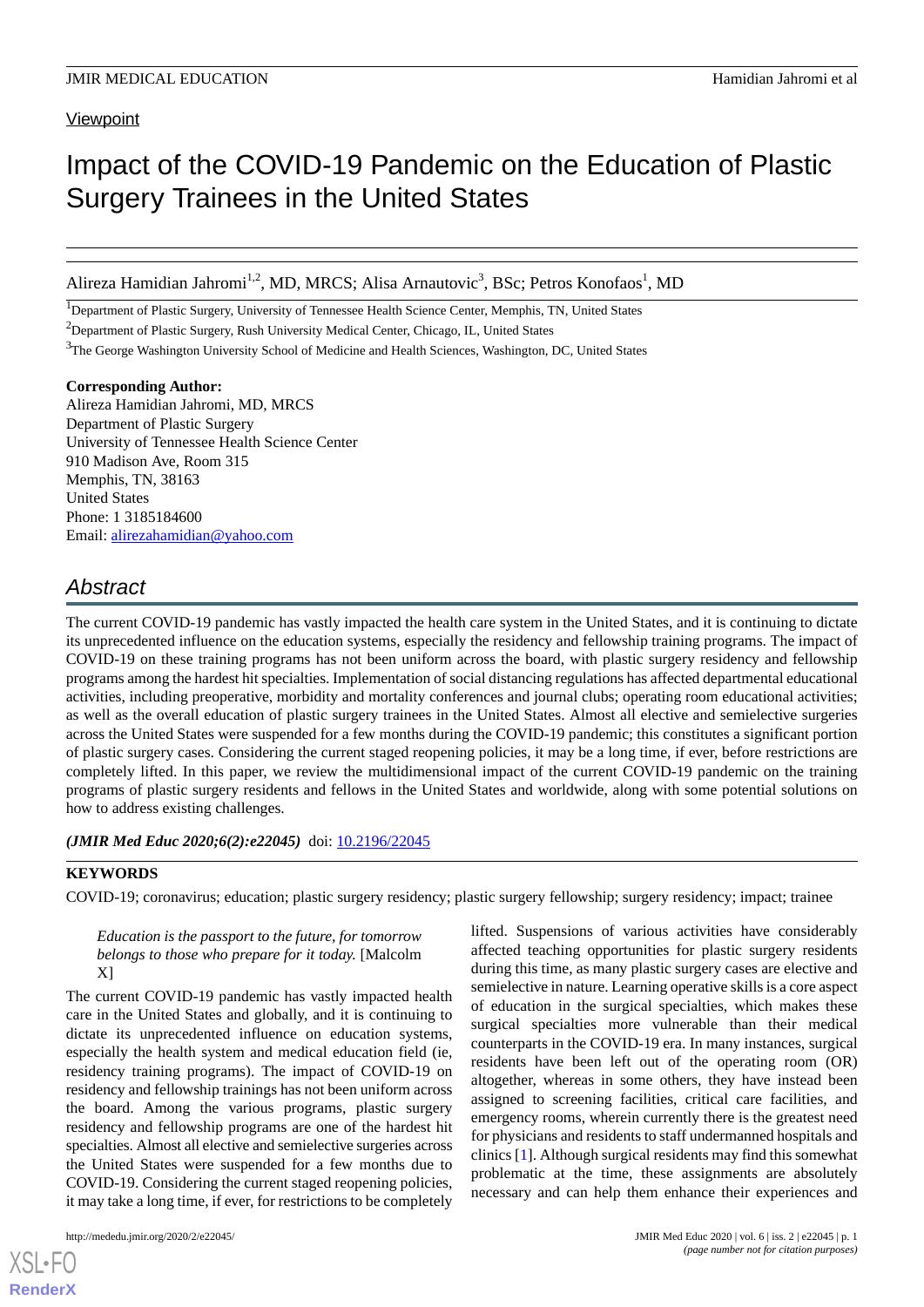training in any future health crises. Moreover, these experiences will allow them to diversify their level of expertise and confidence in working in similar environments during times of uncertainty or health catastrophes in the future.

Overall, the impact of the limitation in operative or surgical exposure for residents due to COVID-19 is dependent on the level of the trainee (greatest for senior and impending graduate residents and fellows) and the general length of the training program (greatest for those enrolled into shorter training programs, ie, 1-year fellowships) [\[1](#page-4-0)]. For example, for a trainee in a 1-year fellowship (gender affirmation surgery, aesthetic surgery, or reconstructive microvascular surgery), the training opportunities lost and clinical activities curtailed between March and June 2020 due to the COVID-19 pandemic would account for about one-third of their entire fellowship training period, which would be difficult to compensate for [[1\]](#page-4-0).

Furthermore, because of social distancing guidelines, many in-person opportunities that enable plastic surgery residents to interact with attendings—a vital component of residency education—have been discontinued. The effects of these guidelines have been very drastic and may even be augmented if more waves of COVID-19 with subsequent restrictions and surgery suspensions arrive in the future. It is, therefore, necessary and important to analyze the educational impact of COVID-19 on plastic surgery residency and fellowship and to propose ways to address this challenge.

Certification in plastic surgery is possible through 2 avenues: an integrated pathway of plastic surgery residency (which is a 6-year training program) and an independent pathway that includes satisfactory completion of a formal training and board eligibility in general surgery, otolaryngology (ENT), neurosurgery, orthopedic surgery, urology, or oral maxillofacial surgery residency (which ranges from 5 to 7 years) followed by a 3-year plastic surgery fellowship. Oral maxillofacial surgery graduate candidates must complete 2 extra years of general surgery training in addition to an MD or DDS. For program accreditation based on Accreditation Council for Graduate Medical Education (ACGME) requirements, the annual review process of the residents and fellows and their minimum case logs requirements must all be met. However, many residents and fellows will likely not be able to complete the required number of operative assignments, clinical rotations, and patient care encounters due to COVID-19. Hence, the ACGME has given program directors the right to assess the competence of residents and fellows during COVID-19 to determine whether that specific individual has met the minimum competency to graduate and practice their specialty unsupervised [\[1](#page-4-0),[2\]](#page-4-1). Although the current circumstances due to COVID-19 necessitate program directors to make such assessments in light of reduced semielective and elective cases, this process recognizably has a few issues. First, certain parts of the United States have been disproportionately affected by COVID-19. Some residents and fellows may still be assigned to screening facilities, critical care facilities, and emergency rooms, whereas other trainees may currently be able to perform semielective and elective procedures, depending on local and state laws. Residents in both these scenarios would have had varying surgical exposure; as a result, the assessment of their

[XSL](http://www.w3.org/Style/XSL)•FO **[RenderX](http://www.renderx.com/)** competence in surgery or plastic surgery will have considerable differences, to no fault of their own. Second, this change also adds in a subjective component to how trainees are assessed, rather than relying on an objective requirement of minimum case logs to designate competence. Subjective evaluations always lead to differences in interpretation. At present, the real impact of this decision on surgery residents and fellows remains unknown, and whether this change in decision-making will have an impact on their eventual practice until the distant future cannot be ascertained.

In the United States, plastic surgery residency and fellowship training comprises 3 types of educational activities for trainees to achieve certification and graduate-level knowledge and skills: (1) didactic activities, including textbook and journal reading assignments; (2) departmental educational activities, including preoperative and morbidity and mortality conferences and journal clubs; and (3) OR educational activities. Each of these categories of educational activities has been affected by COVID-19 through multiple facets. The aforementioned activities are set to equip the candidates with the 6 core competencies set by the ACGME: (1) practice-based learning and improvement, (2) patient care and procedural skills, (3) systems-based practice, (4) medical knowledge, (5) interpersonal and communication skills, and (6) professionalism. Although solutions for each type of educational activity have been proposed currently, more insight into this escalating issue will be needed in the future. Through the didactic educational method or activity, program directors and attendings distribute reading and teaching materials (such as journal articles, operative case or technique video clips, posters, and textbook chapters) to trainees, allowing them to learn individually, in an unstructured manner. Then, residents or fellows and attendings convene in-person to discuss these materials in one-on-one or group discussion sessions. Due to social distancing, many of these in-person meetings have been cancelled, negatively affecting didactic learning opportunities for plastic surgery residents and fellows. However, this issue can be easily addressed, for the most part, with online technologies, such as Zoom, Skype, or WebEx. Through these virtual meetings, trainees and faculty physicians can gather via an online platform to discuss didactic materials. Not only does this practice abide by social distancing guidelines, but it allows for greater flexibility in scheduling and avoids travel cost, on-site hazards, and wasted time, thereby increasing convenience for everyone involved as they no longer have to convene in a common room. Thus, in the post–COVID-19 era, this may become the preferred method for didactic activities for residents and fellows.

Nevertheless, as many programs have not previously utilized remote conferencing for didactic educational methods, the quality of instruction and education will likely be affected during the learning curve of adapting to virtual meetings [[1\]](#page-4-0). This would also require a number of essential preparatory steps such as local connection logistics; software download; system compatibility assessment with individuals'personal computers, laptops, and smart phone terminals; and security and privacy measures to avoid potential HIPAA (Health Insurance Portability and Accountability Act) violation. The aforementioned virtual platforms (Zoom, Skype, and WebEx) also pose potential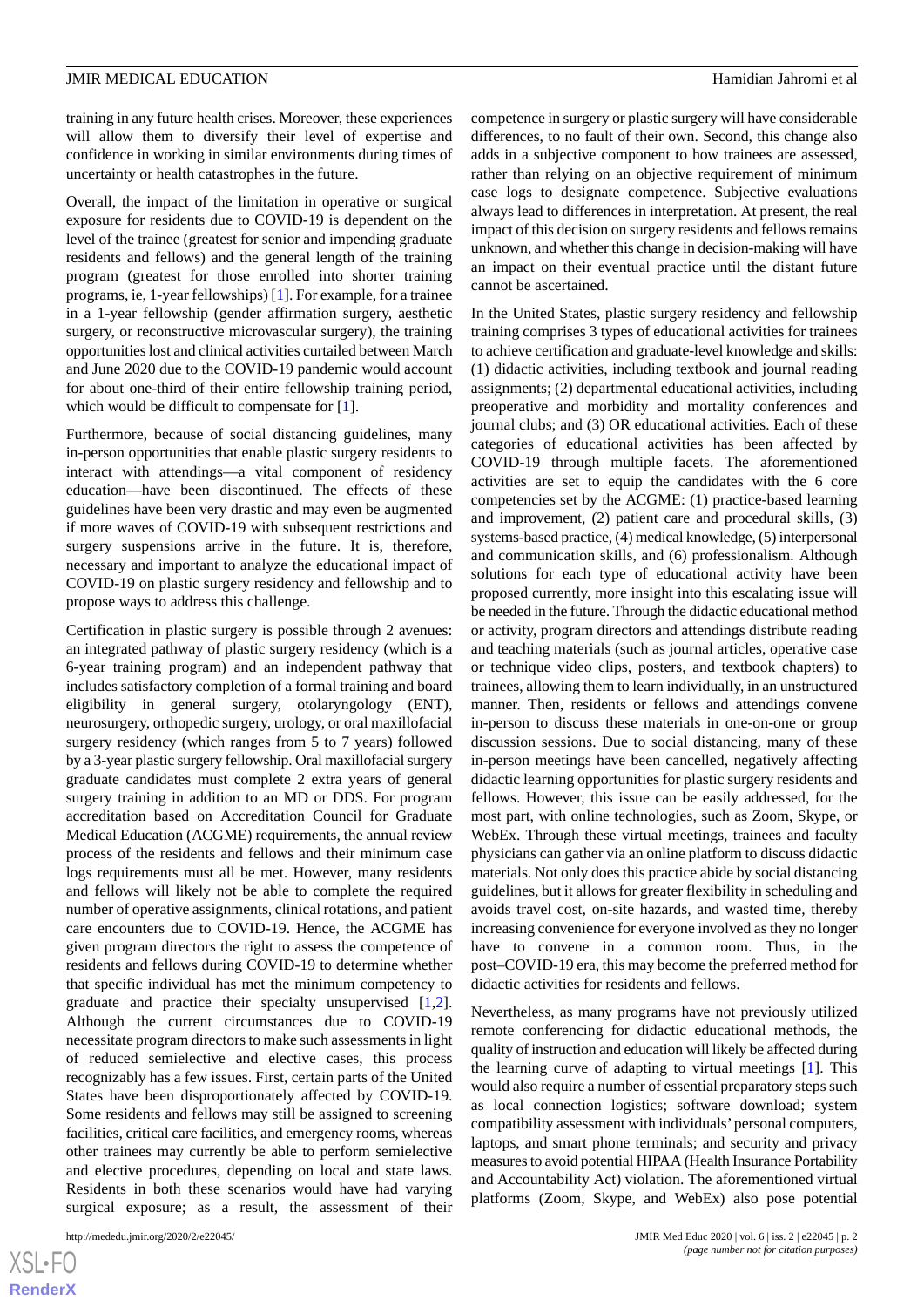security risks, especially with HIPAA-sensitive information. Participants should be required to enter a meeting password when joining, which is provided by the host beforehand in order to prevent hackers from joining the call or spreading malware and viruses to participants' devices. Additionally, Zoom has also made end-to-end encryption available for all users, but this feature disables the participants from dialing-in via phone (they must use a computer), thus compromising user convenience [[3\]](#page-4-2). Some virtual platforms (WebEx and Skype) also allow recording of the sessions, which could be problematic if the recordings are retrieved or accessed by a third party. Although there are obvious security concerns associated with using these virtual platforms, users have no alternative to using them to comply with social distancing guidelines. Nevertheless, secure conferencing must be of utmost importance, especially when sensitive information is being shared with regard to patient information.

From an educational standpoint, if participants turn off their video and microphone during these virtual calls, this allows for complete withdrawal from virtual learning [\[4](#page-4-3)]. However, in a neurology residency program, Morawo, Sun, and Lowden [\[4](#page-4-3)] were able to successfully stimulate viewer engagement in a virtual learning environment by utilizing retrieval practice questions asked via the interactive feature Poll Everywhere and a group quiz competition. Additionally, Zingaretti et al [\[5](#page-4-4)] reported that although many surgery residents have been using webinars during the pandemic, online technologies are beneficial but not sufficient given the complexity of plastic surgery topics. Nevertheless, using online technologies for virtual learning provides residents and fellows an opportunity to share information with other trainees worldwide. For example, online educational conferences or lectures by attendings could be opened up to participants in other countries or programs. Rare cases or surgeries could also be shared online to educate other trainees that may not have access to these cases in other areas of the world. Overall, live discussions and interactions, including point or counterpoint arguments, cannot be fully replaced with online technologies especially in complex fields like plastic surgery, but these online alternatives can supplement training in the current times.

The departmental educational activity component of the resident program consists of in-person faculty lectures, journal clubs, grand rounds, morbidity and mortality, and preoperative conferences. The same aforementioned didactic methods can be employed for department-specific residency and fellowship meetings. Other approaches to educational activities can also be utilized, such as texting-based educational material, but the costs and benefits of this technique must be considered. Clavier et al [\[6](#page-4-5)] investigated the distribution of educational documents via WhatsApp, an instant messaging app, instead of traditional online learning platforms for anesthesia residency programs. Younger generations are likely familiar with WhatsApp and open to using it as an educational platform. However, a previous study found that residents in the traditional learning group demonstrated higher medical reasoning than those in the WhatsApp learning group, although no differences in medical knowledge were observed between the two groups [\[6](#page-4-5)].

Similarly, Savoy et al [[7\]](#page-4-6) investigated the use of texting-based educational material in a general surgery residency program. Texts were sent to medical students about surgery rotations and to general surgery residents about observed cases or patients during rounds. Although this study was conducted at a single institution, the results suggested that students from both study groups favored text messaging for educational purposes [[7\]](#page-4-6). This form of education serves as "academic epinephrine" because an educational stimulus is prompted when the student is not anticipating it [[7\]](#page-4-6), indicating this could be a valuable tool for departmental educational activities. Nevertheless, using mobile phones for educational purposes may lead to distractions during dedicated educational periods, clinical duties, or operative time, which should also be taken into consideration.

The third component of plastic surgery residency and fellowship is OR education, which includes preoperative evaluation of patients (marking and planning for surgery), postoperative rounds, performing or assisting in the operative procedure, live examination of patients and their wounds, and in-person review of radiological and laboratory studies with respective subspecialists. Plastic surgery operative cases can be divided into 3 categories: emergency, semielective, and elective, all of which require a minimum case log for all residents and fellows. Emergency cases, across all operative specialties, have and will continue to occur regardless of the pandemic, as emergency cases have not been impacted or are less impacted by COVID-19. However, emergency cases may be reduced or more staggered owing to limited hospital bed capacity during COVID-19 times, which is likely dependent on the hospital location and the local number of COVID-19 cases. Moreover, with quarantine regulations and many people being furloughed, losing their jobs, or working from home, some may argue that overall emergency or trauma-related plastic surgery operations have reduced during the last few months, since around the start of the COVID-19 pandemic. In some institutions, rotating shifts have been established for residents based on the current, and likely reduced, surgical schedule to minimize the risk of virus contraction [[1\]](#page-4-0). As long as trainees have received proper training and adequate personal protective equipment (PPE), it should be safe for them to continue to partake in emergent plastic surgery cases. During the exponential phase of COVID-19, some hospitals imposed restrictions on the number of surgical apprentices who could scrub on a case. In the future, it may be beneficial to video-record emergent cases to play for other residents who are unable to scrub in during emergent cases, so that their training is not completely compromised.

The second category of plastic surgery cases is semielective, which means the surgery is not emergent but must be performed to save a patient's life eventually. In many hospitals, semielective surgeries are not being performed since a period of time based on recommendations of the American College of Surgeons *COVID-19: Elective Case Triage Guidelines for Surgical Care* [[8\]](#page-4-7) and the American Society of Plastic Surgeons [[9\]](#page-4-8) to cease elective and nonessential surgeries. Nevertheless, given the wide range of conditions that can be managed by plastic surgery, it is imperative, now more than ever, that residents and fellows continue to nurture their surgical skills during COVID-19 despite lack of opportunities to partake in

 $XS$ -FO **[RenderX](http://www.renderx.com/)**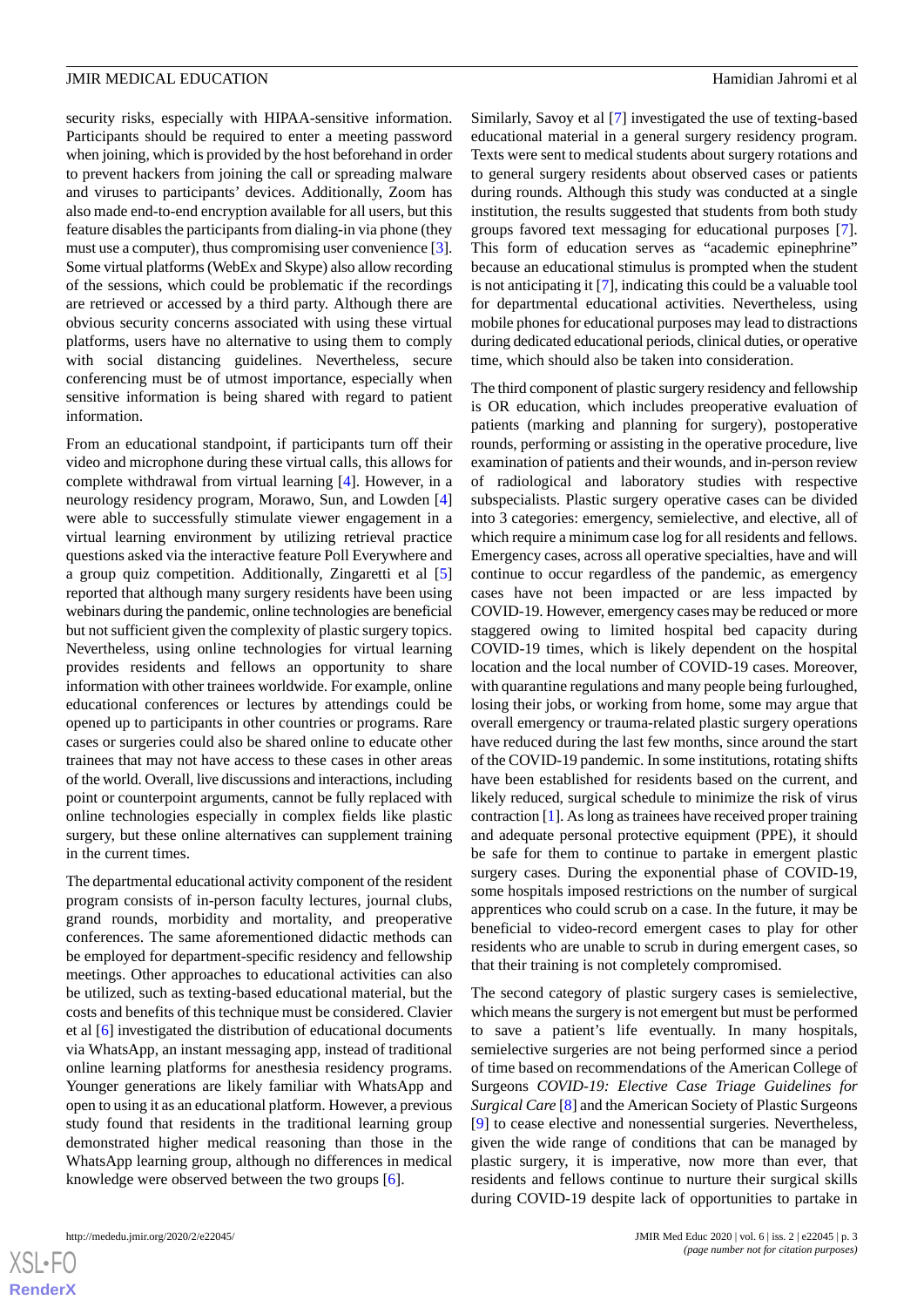[[10\]](#page-4-9).

semielective and elective surgeries. Potential methods to do so are to increase relevant reading material for plastic surgery residents; watch surgical videos; and train on mannequins, laboratory live animals, cadaveric animal parts, or training platforms. Such initiatives could help ensure that the residents' skills are not negatively impacted by the COVID-19 pandemic

Finally, elective surgical cases are a vital component of plastic surgery residency and fellowship programs. In certain areas of the United States, semielective procedures may be taking place or may have been reintroduced, but elective surgeries were cancelled indefinitely all over the country. To preserve residents' surgical skills, the methods aforementioned for semielective procedures can be employed for elective surgeries (ie, continuing relevant readings, watching surgical videos, and using mannequins or cadaveric animal parts for surgical training). However, training in elective procedures will continue to remain a challenge for an unknown period of time, specifically in cities that are disproportionately affected by COVID-19, such as New York City, Boston, New Orleans, Philadelphia, Michigan, Chicago, and Washington D.C. Additionally, rhinoplasty, nasal reconstructive surgery, and other head and neck aesthetic surgeries (eg, brow lift and blepharoplasties) are very common elective procedures for plastic surgeons, and it is important to consider the potential aerosolization of virus particles during these operations [\[11](#page-4-10)]. Thus, if COVID-19 continues to remain prevalent, special precautions must be taken to minimize transmission of the virus; these include limiting the number of OR personnel, utilizing proper PPE and powered air-purifying respirators, and requiring patients who are undergoing surgery to report at least two or three consecutive COVID-19 negative tests in order to decrease the possibility of false-negative results [[11\]](#page-4-10).

With the special precautions necessary for specific preoperative evaluations of patients undergoing elective surgeries during this time, a number of challenges arise with the reintroduction of elective surgeries and the protocols required for them. Prior to surgery, patients must have at least one and preferentially two negative COVID-19 tests, with the most recent negative test taken 24-48 hours prior to surgery; however, this criteria requires patients to come in for their surgery early to be tested for COVID-19 [\[12](#page-4-11)]. Unfortunately, having to undergo 2 tests translates to an increase in travel time and a possible loss in work time, but it is necessary as the reverse transcription polymerase chain reaction (RT-PCR) test for COVID-19 is known to have up to 30% false-negative rate [\[13](#page-4-12)]. The RT-PCR test requires a nasopharyngeal or oropharyngeal swab sample, which are uncomfortable for the patients. It may also be difficult to actually acquire a viable sample, thereby contributing to the high false-negative rate. Furthermore, some testing centers may not test asymptomatic walk-in patients, which would require a preoperative testing request and coordination from the referring physician as well. Patients who have at least two negative COVID-19 tests should self-quarantine in their homes 24-48 hours prior to surgery, isolating from the family who could be potential carriers of the virus–doing so may be difficult for the patient and challenging for plastic surgeons to enforce [\[12](#page-4-11)].

Physicians, trainees, nurses, and hospital employees should also be regularly tested because they could be asymptomatic carriers, too. As elective procedures constitute a large part of plastic surgery (and physician's incomes), health care professionals may be less likely to report their symptoms or viral status in fear of having to cancel these elective procedures. Even with the testing protocol in place, there is still room for unpredictability and risk for viral transmission due to the high false-negative rate [\[12](#page-4-11)]. Although the false-positivity of COVID-19 tests is not well discussed, a false-positive test could cause financial burden for the patient and the health care system, and it may add to the complexity of the situation.

Surgical facilities must also have designated employees who screen patients on the phone beforehand and assess patients' potential risk of carrying the virus or having COVID-19 (by asking questions about symptoms, recent travel, close contacts, body temperature, respiratory symptoms, etc), which takes up time that the employee would have otherwise spent on performing other tasks [[12\]](#page-4-11). Other factors to consider are the cost of proper PPE for all OR employees and hospital staff and provision of a functional powered air-purifying respirator device for each OR (which would imply additional costs if the hospital does not already own them, an issue for hospitals already strained on resources during this time). Patient surgical risk stratification is also important when deciding whether an elective procedure should be performed. Patient age, comorbidities (diabetes, hypertension, obesity, lung diseases, etc), and type or complexity of surgery must be considered [\[12](#page-4-11)]. Finally, even after the COVID-19 pandemic eases out, the virus will continue to exist, and although elective procedures form a substantive part of plastic surgery training and should eventually be reintroduced, it is vital that these prevailing challenges be acknowledged and addressed going forward**.**

The lack of elective surgical cases for residents and fellows may be further exacerbated in the future if there is a second wave resurgence of COVID-19 in the fall during the flu season, or further ahead into 2021 and beyond. Thus, the COVID-19 pandemic undoubtedly has had a negative impact on plastic surgery training and its effects in America remain ever-evolving. The European Academy of Facial Plastic Surgery Task Force [[11\]](#page-4-10) currently suggests using technology, such as surgical videos and webinars, as a teaching tool for residents and fellows during this time in order to protect residents from contracting the virus, conserve the limited PPE, and maintain their surgical skills. Other virtual tools that could be used for plastic surgery education include the Anatomage Table and Touch Surgery. The Anatomage Table allows for an advanced, 3D virtual dissection of a life-sized human cadaver, contributing to a more precise visual perception of the human body, which may not be available otherwise during COVID-19 [\[5](#page-4-4)]. Touch Surgery is a surgical application software that comprises 42 plastic surgery procedures for residents or fellows to watch [\[5](#page-4-4)]. These electronic tools cannot replace firsthand surgical experience; however, they can aid in surgical preparation and confidence for trainees during the pandemic.

Although the case log minima for residency and fellowship graduates during this time period will likely be interpreted in the context of the effects of COVID-19 on that specific program

 $XS$  • FO **[RenderX](http://www.renderx.com/)**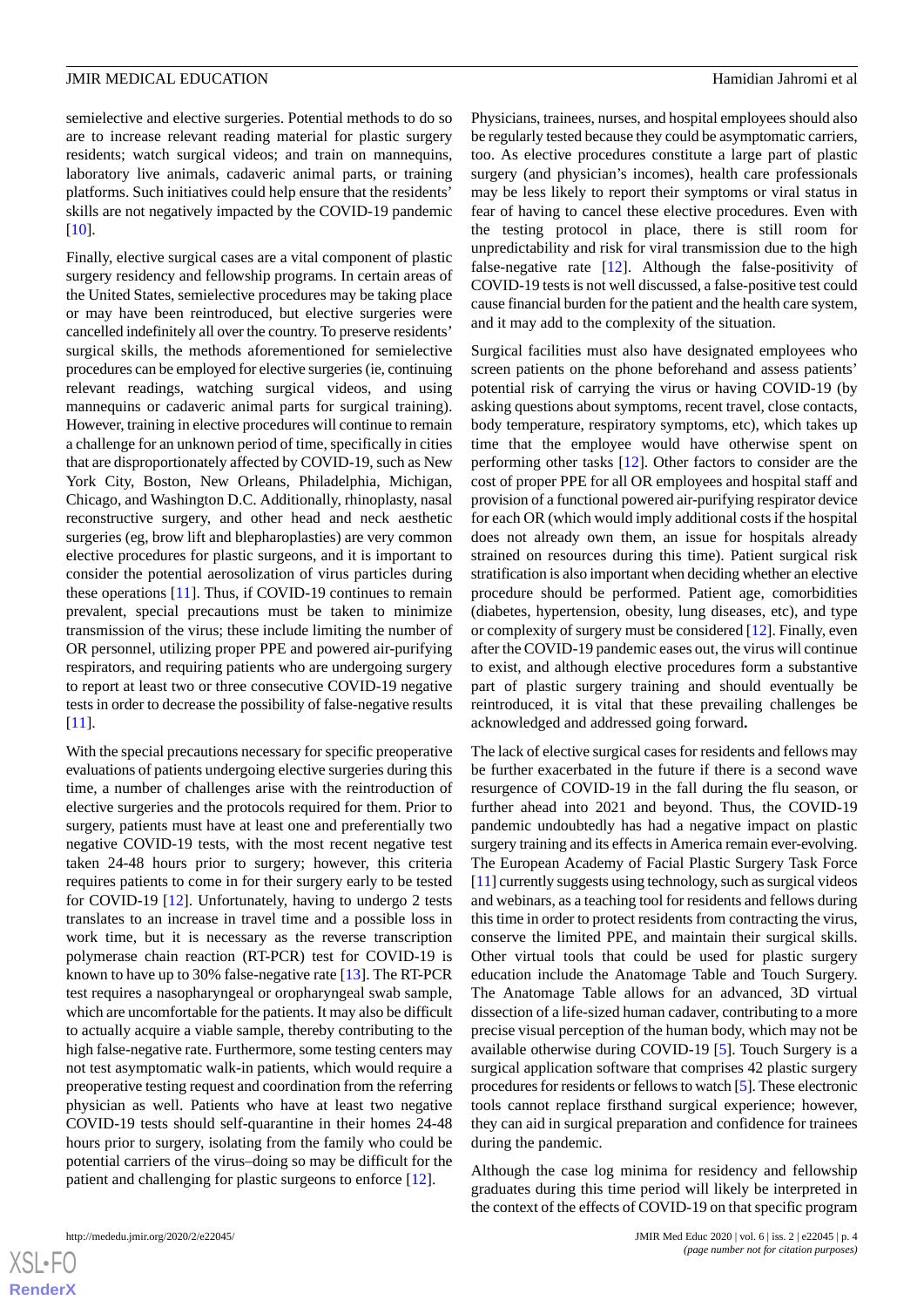[[1](#page-4-0)[,2](#page-4-1)], more suggestions, creative ideas, and solutions are necessary to address the lack of surgical training in elective cases for plastic surgery residents. This pandemic will also lead to a backlog of facial and elective plastic surgery cases [[10\]](#page-4-9), which is another important consideration that will have to be addressed in the post-COVID-19 era. In other words, patients and their plastic surgery pathologies will wait to be addressed at the appropriate time, but they will by no means disappear.

Currently, there has been little research on how COVID-19 has affected medical residencies, and even less information pertaining to plastic surgery residencies and fellowships is available pertaining. The time a resident or fellow takes to mature, with their training culminating into the completion of their education, producing a capable, confident, and well-trained specialist has been compromised by the ongoing pandemic. The safety of patients, residents, fellows, and attendings is of utmost importance; nevertheless, the educational impact of COVID-19 on plastic surgery residency and fellowship is potentially devastating for future generations of the specialty and cannot be ignored. Additionally, the future of COVID-19 and its duration are unknown, which is why it may have a lasting impact on health care provision in the United States for many months and years to come. Therefore, more alternatives must be explored and utilized in plastic residency and fellowship programs in terms of didactic activities, departmental educational activities, and OR educational activities so residents and fellows receive adequate training and are confident in their surgical skills upon graduation.

## **Acknowledgments**

We would like to thank Ms. Talicia Tarver who provided us with editorial assistance.

## **Conflicts of Interest**

<span id="page-4-0"></span>None declared.

## <span id="page-4-1"></span>**References**

- 1. Potts JR. Residency and fellowship program accreditation: effects of the novel coronavirus (COVID-19) pandemic. J Am Coll Surg 2020 Jun;230(6):1094-1097 [\[FREE Full text\]](http://europepmc.org/abstract/MED/32251848) [doi: [10.1016/j.jamcollsurg.2020.03.026\]](http://dx.doi.org/10.1016/j.jamcollsurg.2020.03.026) [Medline: [32251848\]](http://www.ncbi.nlm.nih.gov/entrez/query.fcgi?cmd=Retrieve&db=PubMed&list_uids=32251848&dopt=Abstract)
- <span id="page-4-3"></span><span id="page-4-2"></span>2. Nasca T. ACGME Response to the Coronavirus (COVID-19). Accreditation Council for Graduate Medical Education. 2020 Mar 18. URL: [https://acgme.org/Newsroom/Newsroom-Details/ArticleID/10111/](https://acgme.org/Newsroom/Newsroom-Details/ArticleID/10111/ACGME-Response-to-the-Coronavirus-COVID-19) [ACGME-Response-to-the-Coronavirus-COVID-19](https://acgme.org/Newsroom/Newsroom-Details/ArticleID/10111/ACGME-Response-to-the-Coronavirus-COVID-19) [accessed 2020-07-26]
- <span id="page-4-4"></span>3. Yuan ES. End-to-End Encryption Update. Zoom Blog. URL:<https://blog.zoom.us/end-to-end-encryption-update/> [accessed 2020-07-26]
- <span id="page-4-5"></span>4. Morawo A, Sun C, Lowden M. Enhancing engagement during live virtual learning using interactive quizzes. Med Educ. Preprint posted online May 21, 2020. [[FREE Full text\]](https://onlinelibrary.wiley.com/doi/full/10.1111/medu.14253) [doi: [10.1111/medu.14253](http://dx.doi.org/10.1111/medu.14253)] [Medline: [32438462\]](http://www.ncbi.nlm.nih.gov/entrez/query.fcgi?cmd=Retrieve&db=PubMed&list_uids=32438462&dopt=Abstract)
- 5. Zingaretti N, Contessi Negrini F, Tel A, Tresoldi MM, Bresadola V, Parodi PC. The impact of COVID-19 on plastic surgery residency training. Aesthetic Plast Surg 2020 Aug;44(4):1381-1385 [\[FREE Full text](http://europepmc.org/abstract/MED/32458042)] [doi: [10.1007/s00266-020-01789-w](http://dx.doi.org/10.1007/s00266-020-01789-w)] [Medline: [32458042](http://www.ncbi.nlm.nih.gov/entrez/query.fcgi?cmd=Retrieve&db=PubMed&list_uids=32458042&dopt=Abstract)]
- <span id="page-4-7"></span><span id="page-4-6"></span>6. Clavier T, Ramen J, Dureuil B, Veber B, Hanouz J, Dupont H, et al. Use of the smartphone app WhatsApp as an e-learning method for medical residents: multicenter controlled randomized trial. JMIR Mhealth Uhealth 2019 Apr 09;7(4):e12825 [[FREE Full text](https://mhealth.jmir.org/2019/4/e12825/)] [doi: [10.2196/12825\]](http://dx.doi.org/10.2196/12825) [Medline: [30964435\]](http://www.ncbi.nlm.nih.gov/entrez/query.fcgi?cmd=Retrieve&db=PubMed&list_uids=30964435&dopt=Abstract)
- <span id="page-4-8"></span>7. Savoy J, Ballard DH, Carroll C, Dubose AC, Caldito G, Samra NS. "Academic epinephrine" - smartphone use as an educational tool for trainees: survey results after implementation of texting-based educational material in a general surgery residency program. Am Surg 2019 Nov 01;85(11):e553-e555. [Medline: [31775990](http://www.ncbi.nlm.nih.gov/entrez/query.fcgi?cmd=Retrieve&db=PubMed&list_uids=31775990&dopt=Abstract)]
- <span id="page-4-9"></span>8. American COS. COVID 19: Elective Case Triage Guidelines for Surgical Care. American College of Surgeons. 2020 Mar 27. URL: [https://www.facs.org/-/media/files/covid19/guidance\\_for\\_triage\\_of\\_nonemergent\\_surgical\\_procedures.ashx](https://www.facs.org/-/media/files/covid19/guidance_for_triage_of_nonemergent_surgical_procedures.ashx) [accessed 2020-06-02]
- <span id="page-4-10"></span>9. Jeffers L. ASPS Guidance Regarding Elective and Non-Essential Patient Care. American Society of Plastic Surgeons. URL: <http://email.plasticsurgery.org/q/12EC50dbrptNnCCaBimf8m0W/wv> [accessed 2020-06-02]
- <span id="page-4-11"></span>10. Ganry L, Fuse Y, Sakai H, Reiko T, Yamamoto T. Refinement of the chicken wing supermicrosurgical training model: Pre-operative indocyanide green injection highlighting vessels' visualization under 0.4 mm of diameter. Microsurgery 2019 Mar;39(3):280-281. [doi: [10.1002/micr.30414\]](http://dx.doi.org/10.1002/micr.30414) [Medline: [30666701](http://www.ncbi.nlm.nih.gov/entrez/query.fcgi?cmd=Retrieve&db=PubMed&list_uids=30666701&dopt=Abstract)]
- <span id="page-4-12"></span>11. Unadkat SN, Andrews PJ, Bertossi D, D'Souza A, Joshi A, Shandilya M, et al. Recovery of elective facial plastic surgery in the post-coronavirus disease 2019 era: recommendations from the European Academy of Facial Plastic Surgery Task Force. Facial Plast Surg Aesthet Med 2020;22(4):233-237. [doi: [10.1089/fpsam.2020.0258\]](http://dx.doi.org/10.1089/fpsam.2020.0258) [Medline: [32407151](http://www.ncbi.nlm.nih.gov/entrez/query.fcgi?cmd=Retrieve&db=PubMed&list_uids=32407151&dopt=Abstract)]
- 12. Kaye K, Paprottka F, Escudero R, Casabona G, Montes J, Fakin R, et al. Elective, non-urgent procedures and aesthetic surgery in the wake of SARS-COVID-19: considerations regarding safety, feasibility and impact on clinical management. Aesthetic Plast Surg 2020 Jun;44(3):1014-1042 [\[FREE Full text](http://europepmc.org/abstract/MED/32410196)] [doi: [10.1007/s00266-020-01752-9](http://dx.doi.org/10.1007/s00266-020-01752-9)] [Medline: [32410196\]](http://www.ncbi.nlm.nih.gov/entrez/query.fcgi?cmd=Retrieve&db=PubMed&list_uids=32410196&dopt=Abstract)
- 13. Tivey DR, Davis SS, Kovoor JG, Babidge WJ, Tan L, Hugh TJ, et al. Safe surgery during the coronavirus disease 2019 crisis. ANZ J Surg 2020 Sep;90(9):1553-1557 [\[FREE Full text\]](http://europepmc.org/abstract/MED/32594617) [doi: [10.1111/ans.16089\]](http://dx.doi.org/10.1111/ans.16089) [Medline: [32594617\]](http://www.ncbi.nlm.nih.gov/entrez/query.fcgi?cmd=Retrieve&db=PubMed&list_uids=32594617&dopt=Abstract)

[XSL](http://www.w3.org/Style/XSL)•FO **[RenderX](http://www.renderx.com/)**